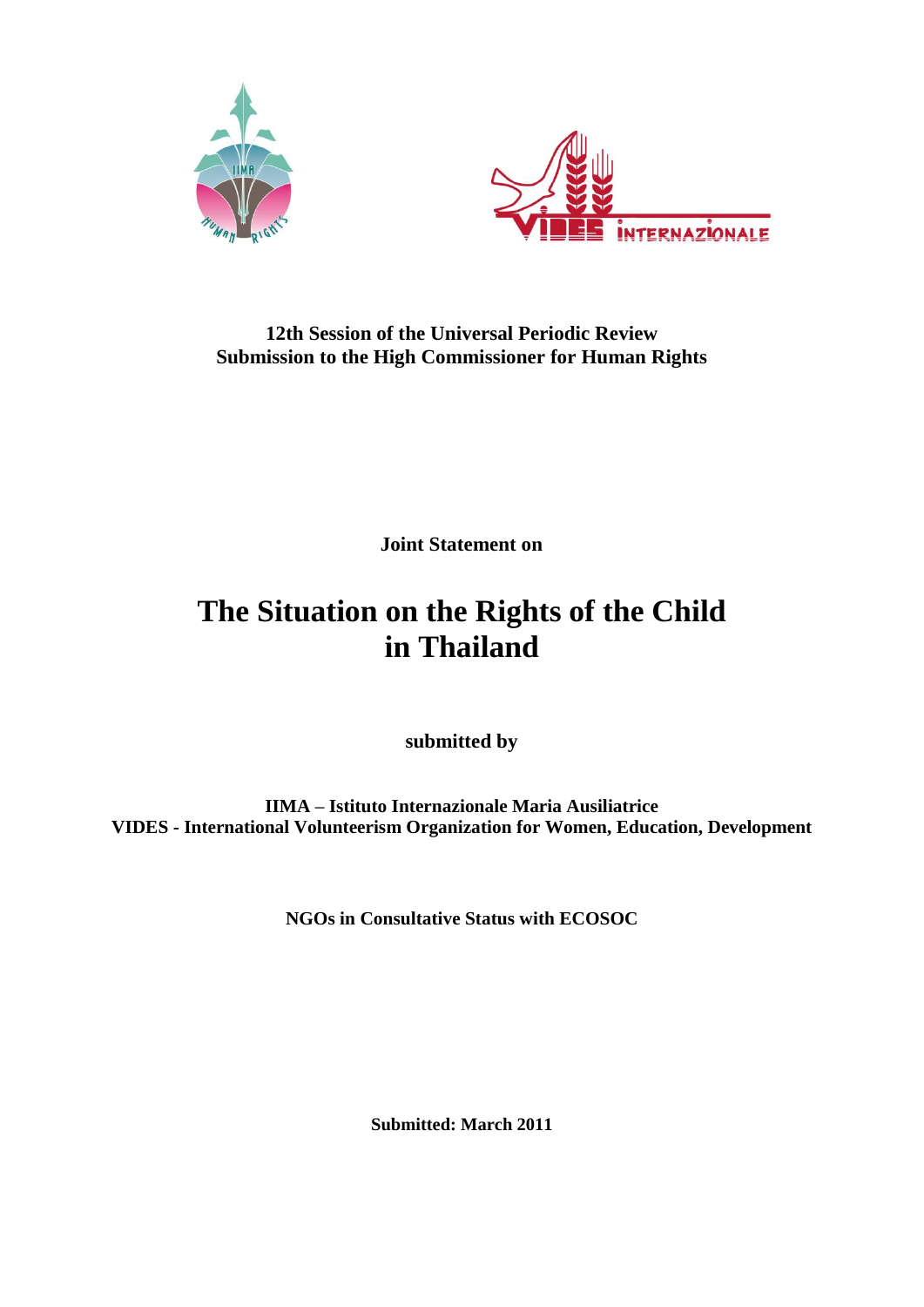#### **CONTEXT**

1. The Istituto Internazionale Maria Ausiliatrice (IIMA) and VIDES International (International Volunteerism Organization for Women, Education, Development) welcome the efforts and remarkable achievements of Thailand in ensuring full enjoyment of human rights of all the citizens, including the right to education. IIMA and VIDES International also welcome the decision of the Government of Thailand to withdraw its reservations to articles 7 and 22 of the Convention on the Rights of the Child.

2. IIMA and VIDES International submit this report focusing on the persisting obstacles to the full enjoyment of human rights, especially the right to education, of the most vulnerable groups of children in Thailand.

## **POVERTY AND MOST VULNERABLE GROUPS**

3. IIMA and VIDES International note with particularity their concern that children suffer most as a consequence of inadequate implementation of human rights in Thailand. Among the most vulnerable groups of children are identified as follows:

- **Children deprived of a stable family environment**, i.e., children abandoned by their parents and entrusted to grandparents who are often uneducated and unable to properly respond to the needs of the child; children of teenage parents who are not ready to take full responsibility for them; and children whose families work and live on tug boats thereby exposing them to unhealthy living conditions and unconducive environment.
- **Economically and sexually exploited children**, e.g., those implicated in prostitution, pornographic media or in drug trade, either as users or runners;
- **Children belonging to ethnic groups**; and
- **Children with disabilities** whose families are unable to take care of them or abandon them due to poverty or lack of education.

4. Most children belonging to these groups live in poverty worsening their already difficult situation and endangering their future. The lack of State facilities to combat poverty and support families with low income hampers them to provide for their basic needs.

#### NON-DISCRIMINATION

5. Positive steps were undertaken by the Government of Thailand to combat any form of discrimination. However, IIMA and VIDES International remain concerned about the persistence of both direct and indirect discrimination against children belonging to the most vulnerable groups and those living in remote areas of the country, contrary to article 2 of the Convention on the Rights of the Child. In particular, IIMA and VIDES International express their concern with respect to girl children, children of ethnic minority communities, such as those belonging to Chao-kariang group, and children with disabilities. Ethnic minorities' children are being discriminated and marginalized because of their distinctive living habits and language making it difficult for them to associate and communicate with the majority of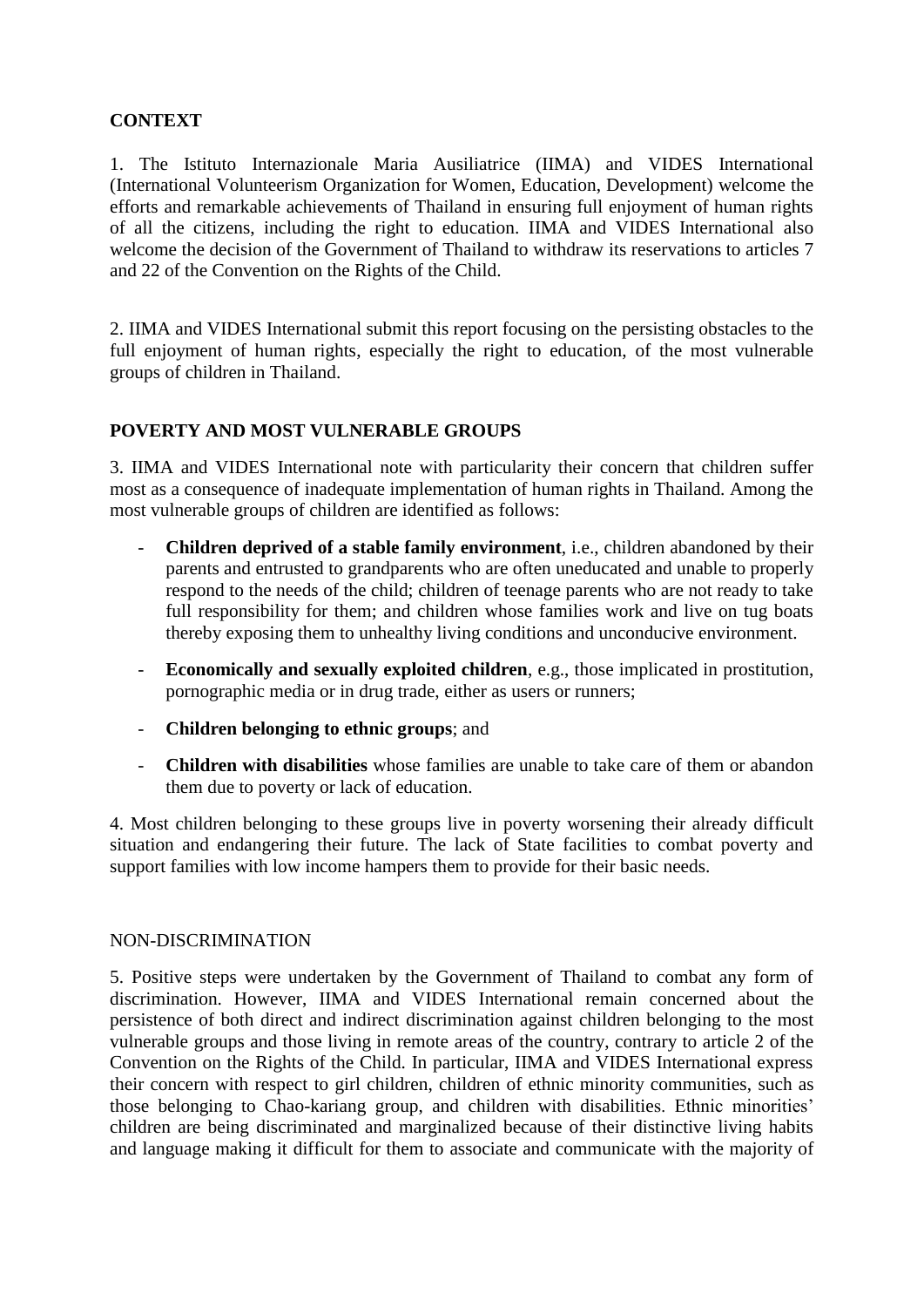the Thai society. Due to geographical isolation, ethnic communities do not have access to basic services, such as drinking water, passable roads, health care and quality of education.

6. These inadequate living conditions cultivate feelings of uneasiness and shyness among the youth who have considered their culture as a shame undermining any possibility of recovery and social ransom. The negative psychological effects resulting from deprivation of their fundamental rights obstruct their exercise of their right to participate in the cultural life, established under article 15(a) of the International Covenant on Economic, Social and Cultural Rights.

7. Regarding children with disabilities, article 2 of the Convention on the Rights of the Child prohibits all forms of discrimination, including on the ground of disability. The Committee on the Rights of the Child recognizes that "this explicit mention of disability as a prohibited ground for discrimination in article  $2$  [ $\dots$ ] can be explained by the fact that children with disabilities belong to one of the most vulnerable groups of children." IIMA and VIDES International have observed that the effects of disability-based discrimination are more prevalent in education, employment, housing, transport, cultural life, and access to public places and services. In many cases, multiple discrimination occur due to combination of factors which increase the vulnerability of these groups.

8. IIMA and VIDES, therefore, recommend the Government of Thailand to:

- **a. take more effective measures, in accordance with article 2, to ensure that all children within its jurisdiction enjoy all rights enshrined in the Convention on the Rights of the Child on the basis of non-discrimination;**
- **b. prioritize social and health services and ensure equal opportunities to education of children of ethnic minorities and children with disabilities;**
- **c. carry out comprehensive public education campaigns to prevent and combat all forms of discrimination; and**
- **d. take effective measures to guarantee the right to take part in cultural life of ethnic minorities;**

#### **BIRTH REGISTRATION**

 $\overline{a}$ 

9. Despite the fact that Thailand has withdrawn its reservation on article 7 of the Convention on the Right of the Child<sup>1</sup>, IIMA and VIDES International note with concern the persisting difficulties in ensuring the birth registration of the most vulnerable children above-mentioned, especially those belonging to ethnic minorities. This adversely affects the enjoyment of their basic rights, including their right to education, and renders them vulnerable to abuse, trafficking and exploitation. To date, significant number of children residing in Thailand remains stateless. IIMA and VIDES International lament the situation of children belonging to ethnical groups from the North, such as the Chao-khao, Chao-mang and Chao-Karing who do not receive support from the Government in acquiring Thai nationality. As a result, they are being excluded from basic services, including access to education.

<sup>&</sup>lt;sup>1</sup> On 13 December 2010, the Government of Thailand notified the Secretary-General of its decision to withdraw the reservation to article 7 of the Convention.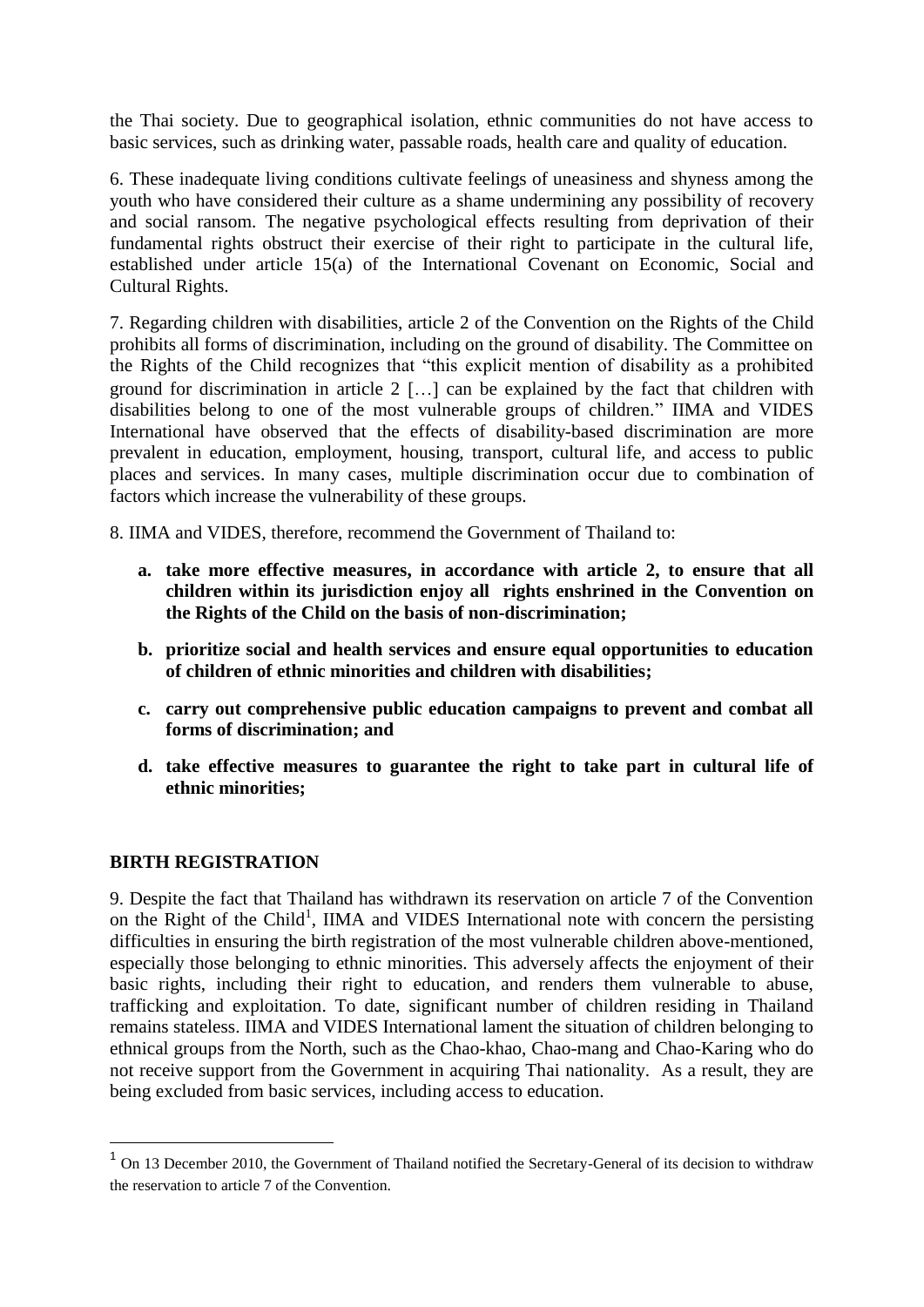10. IIMA and VIDES, therefore, recommend the Government of Thailand to:

- **a. fully implement article 7 of the Convention on the Rights of the Child ensuring all children the right to be registered immediately after birth, have a name, and acquire nationality;**
- **a. develop and implement an efficient system of birth registration through mobile registration offices or by establishing registration units in schools to benefit children who are not yet registered; and**
- **b. pay special attention to the birth registration of most vulnerable groups of children that shall confer them the necessary legal status to be freed from the difficult situation they live in.**

#### **CHILDREN WITH DISABILITIES**

11. While recognizing the Government's initiative to improve the situation of children with disabilities, IIMA and VIDES International note that children with disabilities often encounter serious barriers to the fully enjoyment of their rights especially those who live in the remote areas of Thailand. As the Committee on the Rights of the Child stressed in its General Comment n° 9 "the barrier is not the disability itself but rather a combination of social, cultural, attitudinal and physical obstacles which children with disabilities encounter in their daily lives"<sup>2</sup>.

12. Children with disabilities in remote villages do not have access to adequate therapies for physical recovery, psychological assistance, special educational activities, and recreation opportunities, and programs in preparation for employment. The number of public infrastructures conducive for children with disabilities is insufficient. It keeps them away from the possibility of attaining complete social integration and physical and intellectual development, contrary to article 23 of the Convention on the Rights of the Child and article 7 of the Convention on the Rights of Persons with Disabilities.

13. IIMA and VIDES International acknowledge that the provision of 500 baht<sup>3</sup> per month by the Government to families to assist children with disabilities in getting education is an important achievement. It demonstrates the Thailand's commitment in addressing the issue. Yet, it remains insufficient. Due to the lack of adequate structures, children with disabilities still suffer from discrimination in education, especially those who are in the most marginalized areas of the country.

14. In order to combat all forms of discrimination against children with disabilities, especially with regard to their right to education, IIMA and VIDES International recommend the Government of Thailand to:

**a. ensure the full enjoyment by children with disabilities of all human rights and fundamental freedoms equally with other children according to article 7 of the Convention on the Rights of Persons with Disabilities;** 

1

<sup>&</sup>lt;sup>2</sup> Committee on the Rights of the Child, General Comment n°9, 2006, par 5.

<sup>&</sup>lt;sup>3</sup> Thai national currency.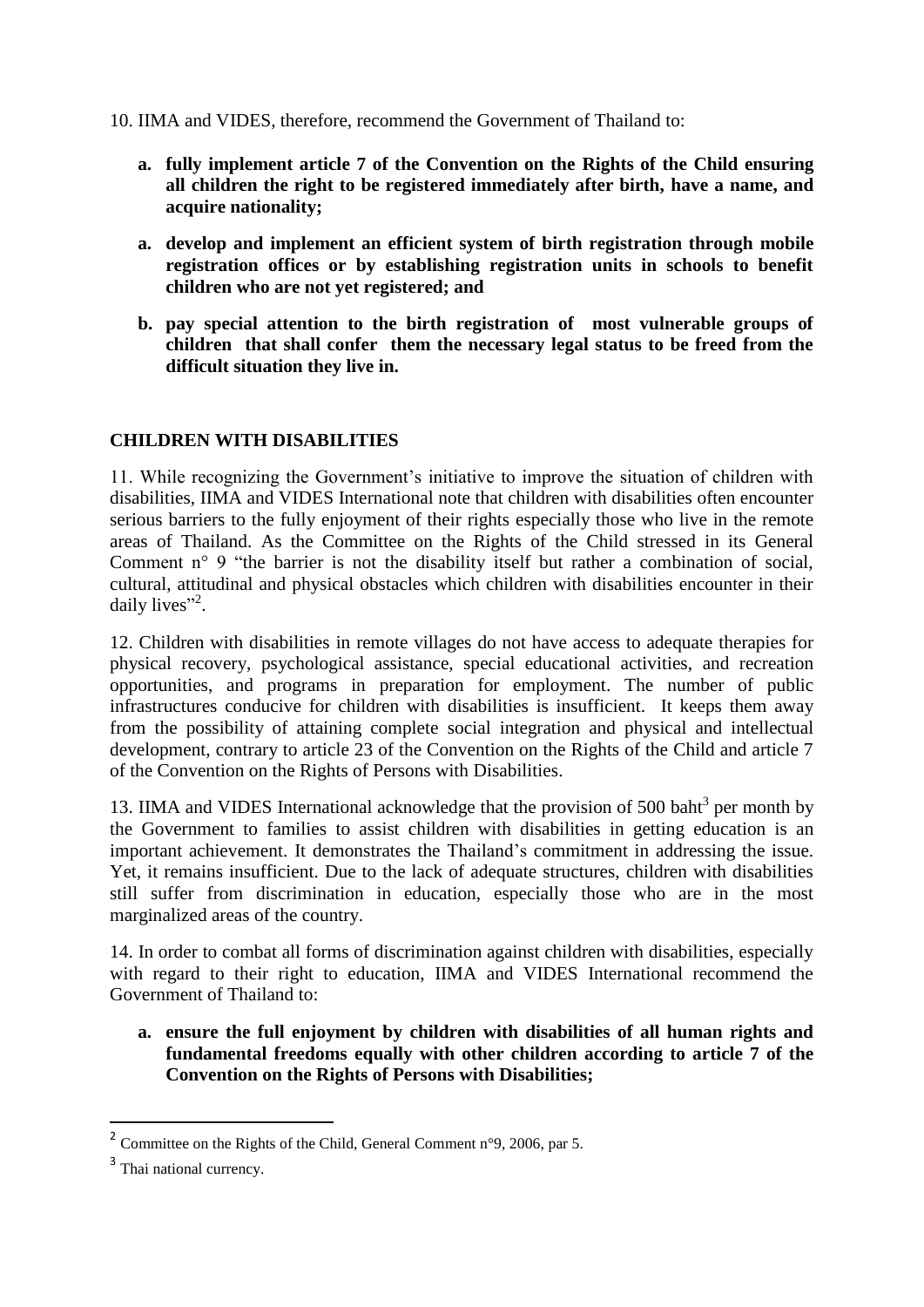b. **provide adequate support to children with disabilities to reduce the secondary impacts of disabilities, often caused by the lack of early/timely intervention and to ensure their full development in compliance with article 23 of Convention on the Rights of the Child.**

## **RIGHT TO EDUCATION**

15. IIMA and VIDES International note with deep concern that in Thailand a high number of children still do not fully enjoy their right to education. Despite efforts of the Government and the active participation of international organizations, such as UNICEF, FAO, and OHCHR country office, the policy initiatives do not reach all children and wide disparities still exist among the most vulnerable groups.

#### **Accessibility to education**

16. Despite significant progresses realized by the Thai government in the last years in protecting and strengthening the right to education, funds allocated to education are still discontinuous and insufficient especially in rural and most remote areas of the country. Once again, the most affected are children with disabilities. They suffer from lack of special structures and facilities to allow them to attend school. Also affected are children of ethnic minorities in several areas of the North and North-East regions of the country, e.g., Chiengmai, Chiengrai and Udonthani. Due to geographical, social and cultural factors, families in villages of these remote areas are often dissuaded in sending their children to school. Parents do not care about their children's education, as they themselves were not educated in the first place.

17. Further, parents cannot pay for the tuition fees, uniforms, school materials, and transportation. Despite the State's improvement of school facilities, establishment of promotional activities for integral development of a child, and monetary provision for all students, more efforts are necessary to effectively provide free education for all. The monetary provision given to families to encourage attendance in school, is still insufficient to cover for all school expenses especially for the poorest families that do not have any possibility to pay even the minimal school expenses.

#### **Quality of education**

18. IIMA and VIDES International recognize the concrete advances realized by the Thai Government in building infrastructures and employing more qualified teachers through allocation of considerable financial resources to education last year. Nevertheless, in the North and North-East regions of the country, good quality education is still being impeded by a number of factors**,** including inconsistency in educational policy decisions, inadequate preparation of teachers and linguistic barriers.

17. **Educational Policy.** Inconsistent policy measures resulting from periodic political turnovers negatively affect the efficiency of previously established initiatives to improve education. To be truly effective, any interventions or programs on education must be sustained irrespective of the change in the government. Moreover, it has been noted that there exist a gap between the Government's political agenda and the realities in the country. While recognizing the significance of uniformity of national educational standards with other Asian countries to improve the general educational level, it is still fundamental to take into account specificities of local realities and to ensure that the process be undertaken gradually.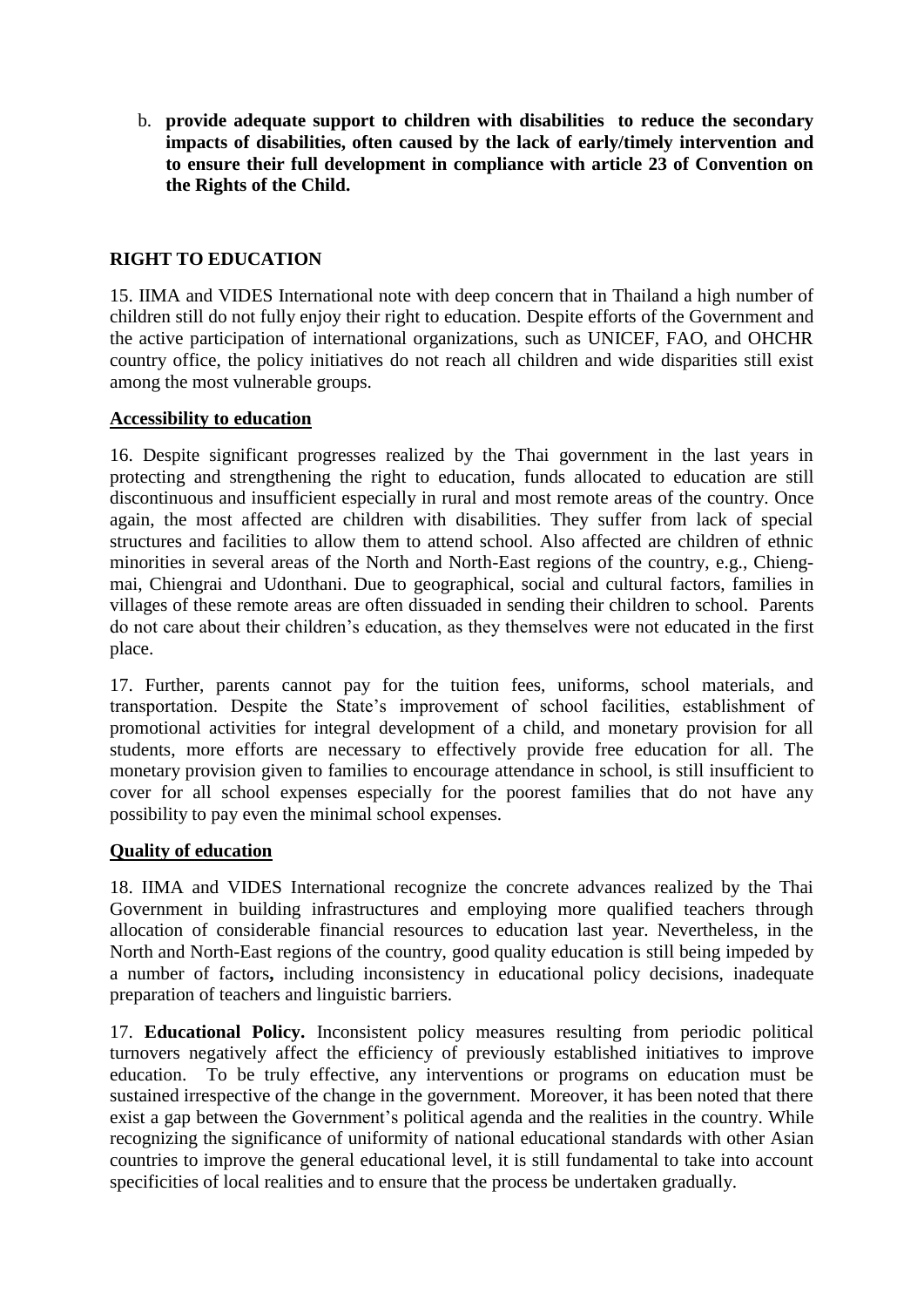18. **Teacher preparation***.* While setting up of a national certificate for teaching staff ensures uniformity of quality of standards for the teaching profession, IIMA and VIDES International note that more adequate measures are needed to duly assist teachers in obtaining the certificate. At the moment, absenteeism of teachers increased because they are preparing for the exam to obtain the national certificate. Further, despite national legislation requiring teaching staff to be adequately trained in technology and modern communication, most teachers do not pass the level of national standards.

19. **Linguistic difficulties.** Concerning ethnical minorities, IIMA and VIDES International note that bilingual education has not been fully established. Disparities due to linguistic deficiency become particularly evident in the access to higher levels of education and to labor market. In both cases, children belonging to ethnic minorities are constrained to leave their villages and deal with the reality of Thai main cities.

#### **Human Rights education**

20. In spite of remarkable advancement by the government in providing teachers with human rights training, many teachers are still not trained. Consequently, they are not able to pass the knowledge to their students. In the most marginalized areas of North and North-East regions, human rights education has not been integrated in the school curriculum. IIMA and VIDES International highlight that human rights education, whenever included in school programs, is neglected and limited in "social sciences" class.

## **Secondary and university education**

21. The Thai education system is highly competitive and extremely demanding. This tendency to expect optimum results generates undue special attention to the most promising and brilliant students to the detriment of other students. IIMA and VIDES International also note that children belonging to the most vulnerable groups are discriminated with respect to access to secondary and higher/university education which may be attributed to the low quality of their basic education.

22. While recognizing the importance of the five-year project aiming at building contact between the school and its students' families, there is a strong need to improve the implementation of this project. Public schools still require to give special attention to children living in difficult situations who need special educational intervention allowing them access to and to complete higher education.

# **Access to labor market**

23. Poverty and lack of work opportunities in little villages, especially in mountainous and rural zones attract large number of the working-age population to move to main cities in the hopes of being employed. Particularly disadvantaged in the labor market are unskilled workers and those belonging to ethnic minorities without regular identity card. In this context, IIMA and VIDES International highlight the persistence of discrimination in access to work for these most vulnerable groups. This difficulty in entering labor market, the consequent unemployment and poverty are closely linked with the issues of birth registration and lack of quality education. In fact, majority of unemployed persons belong to ethnic minority groups, the same group that suffer from non-birth registration and educational deficiencies. These serious problems cause inequality in work opportunities and worsen the poverty situation of the most vulnerable groups, especially ethnic minority groups.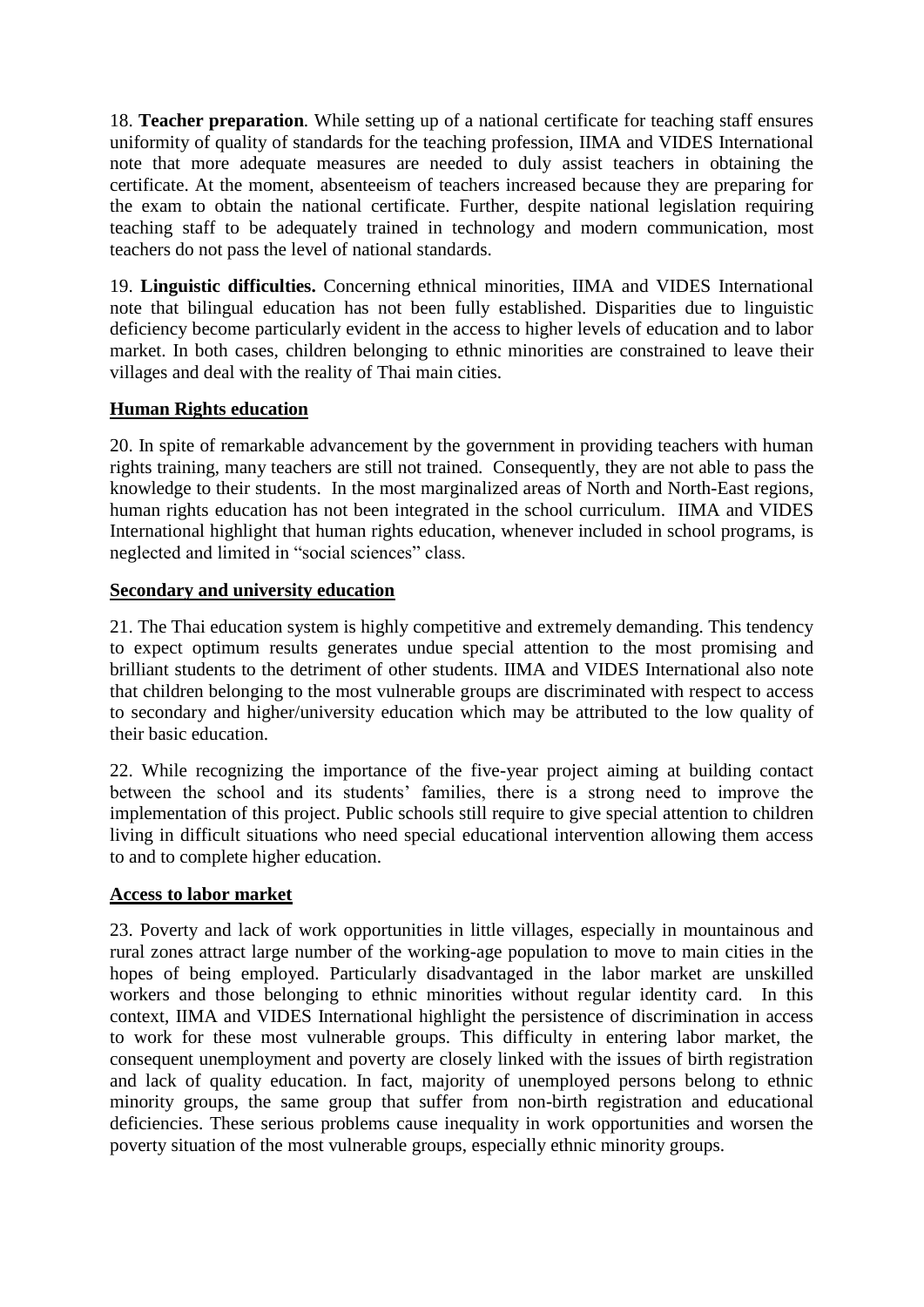24. In order to fully and equally ensure the right to education, IIMA and VIDES International recommend Thailand to:

- **a. carry out in remote areas of the country campaigns to raise awareness on the importance of getting an education;**
- **b. oversee co-curricular activities in primary education to make schooling attractive to students and their parents, particularly in rural areas;**
- **c. provide adequate training to teachers and suitable teaching materials in order to guarantee equal opportunities in education for all children;**
- **d. put in place formal and informal educational interventions to respond to specific children's needs, in accordance with the principle of the best interests of the child;**
- **e. prioritize human rights education of both teachers and students;**
- **f. incorporate human rights education in school programs, utilizing an interdisciplinary approach; and**
- **g. undertake adequate measures to combat discrimination in access to work, by focusing on multifactor causes of the issue, such as non-birth registration and education.**

#### **ECONOMIC AND SEXUAL EXPLOITATION OF CHILDREN**

25. In Thailand **child labor** is generally diffused because of the support that it offers to augment family income. In fact, due to poverty, many children as young as 13 years old abandon school before having completed compulsory junior secondary education to be employed in informal labor. Majority of them belong to vulnerable groups. They usually work as countrymen, bricklayer or industrial worker.

26. With regard to **sexual exploitation of children**, IIMA and VIDES International note with deep concern that prostitution and trafficking of persons is widespread and a systematic phenomenon in Thailand. It has become a multibillion business, more lucrative than the drug trade. In the past, Thailand was the forefront exporter of trafficked women, now, it has also become a destination country, receiving women from other Asian and non-Asian countries.

27. Among the victims, are girls 12 to 16 years old, belonging to ethnic groups living in the North and North-East region of the country. Most of the internally trafficked girls are sent to closed brothel operating under prison-like conditions. The main cause that pushes children into prostitution is poverty, which often correlates with illiteracy, limited employment opportunities, and financial difficulties of the family. Children belonging to these families, and even more those deprived of birth registration and nationality, become easy targets of recruiters who promise them jobs in the cities only to force them into prostitution thereafter.

28. Some poor families themselves prostitute their own children or sell their children into sex trade. Cultural factors also play an important role. In some ethnic minorities, children are strongly bound by a feeling of gratitude to their parents that encourage them to economically support the family, even through prostitution. Gender discrimination also works in tandem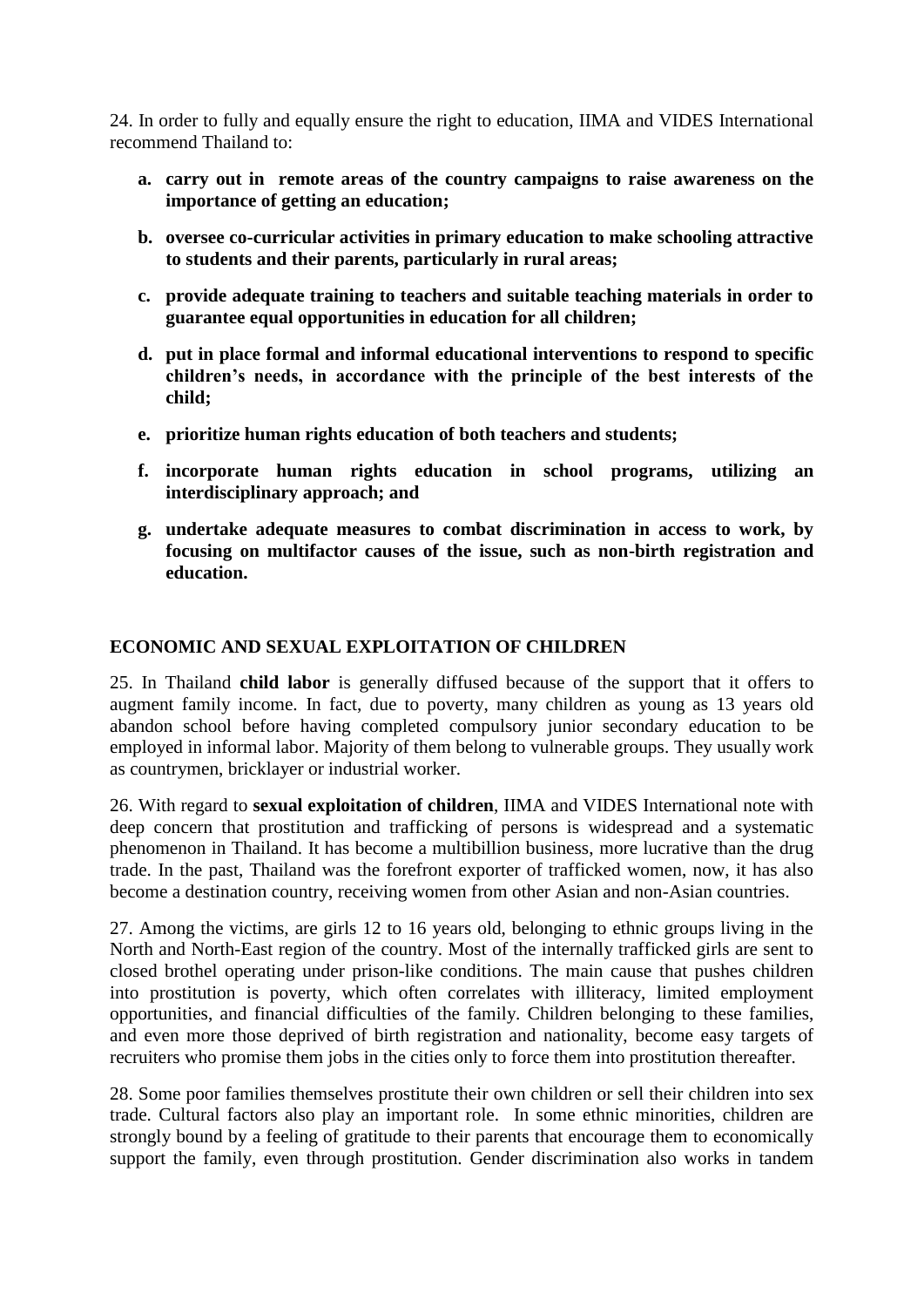with poverty. In fact, female children have less educational and work opportunities. Consequently, they must find other means of earning a living.

29. The internet has facilitated the recent rise of child sex tourism by providing a convenient marketing channel. Websites provide potential child sex tourists with pornographic accounts and information on how to procure child prostitutes. The easy availability of information on the internet strongly favors child pornography on line and facilitates child sex abusers in making their travel plans.

30. Concerning **violence against children**, IIMA and VIDES International note with concern the existence of sexual violence against female children in the villages and episodes of child abuse by teachers.

31. In order to combat economic and sexual exploitation, IIMA and VIDES International recommend Thailand to:

- **a. Address the root causes of these phenomena, such as poverty and deficiencies in the educational system;**
- **b. Punctually punish those responsible for recruiting and delivering children for sexual and economic exploitation, including all persons accepting children for these activities;**
- **c. Take effective measures in order to combat child pornography and sexual trade of children on illegal websites; and**
- **d. Submit a complete and comprehensive report to the Committee on the Rights of the Child concerning the sale of children, child prostitution and child pornography in compliance withthe relevant Optional Protocol to the Convention.**

#### **RIGHT TO HEALTH**

32. Concerning **access to health service**, IIMA and VIDES International welcome the effort of the Thai government in establishing a number of health centers in the villages and in providing mobile health services in the most remote villages. Also, the introduction of a health card at a minimal cost of 30 baht allowing citizens access to basic health care is a positive achievement. Nevertheless, we are concerned about persisting disparities in the quality of health services between main cities and mountain and rural villages.

33. Moreover, IIMA and VIDES International underline the increasing phenomenon of **drug addiction among adolescents** aged 12 to 16 years old. In particular, the North of Thailand has been a shelter of drug production and trade, which involve young people. The existing legal provisions aiming to prevent and punish drug related crimes are not adequately implemented and we particularly note the lack of seriousness to repress drug syndicates by local authorities. With regard to the main causes, a strong link exists between children excluded from school and those who are involved in drug trade.

34. **Other issues of concern**. A high number of adolescents experience early pregnancy and related health problems. While recognizing the campaigns for sexual education launched by the Government, measures taken in this regard are still insufficient. In particular, the practice